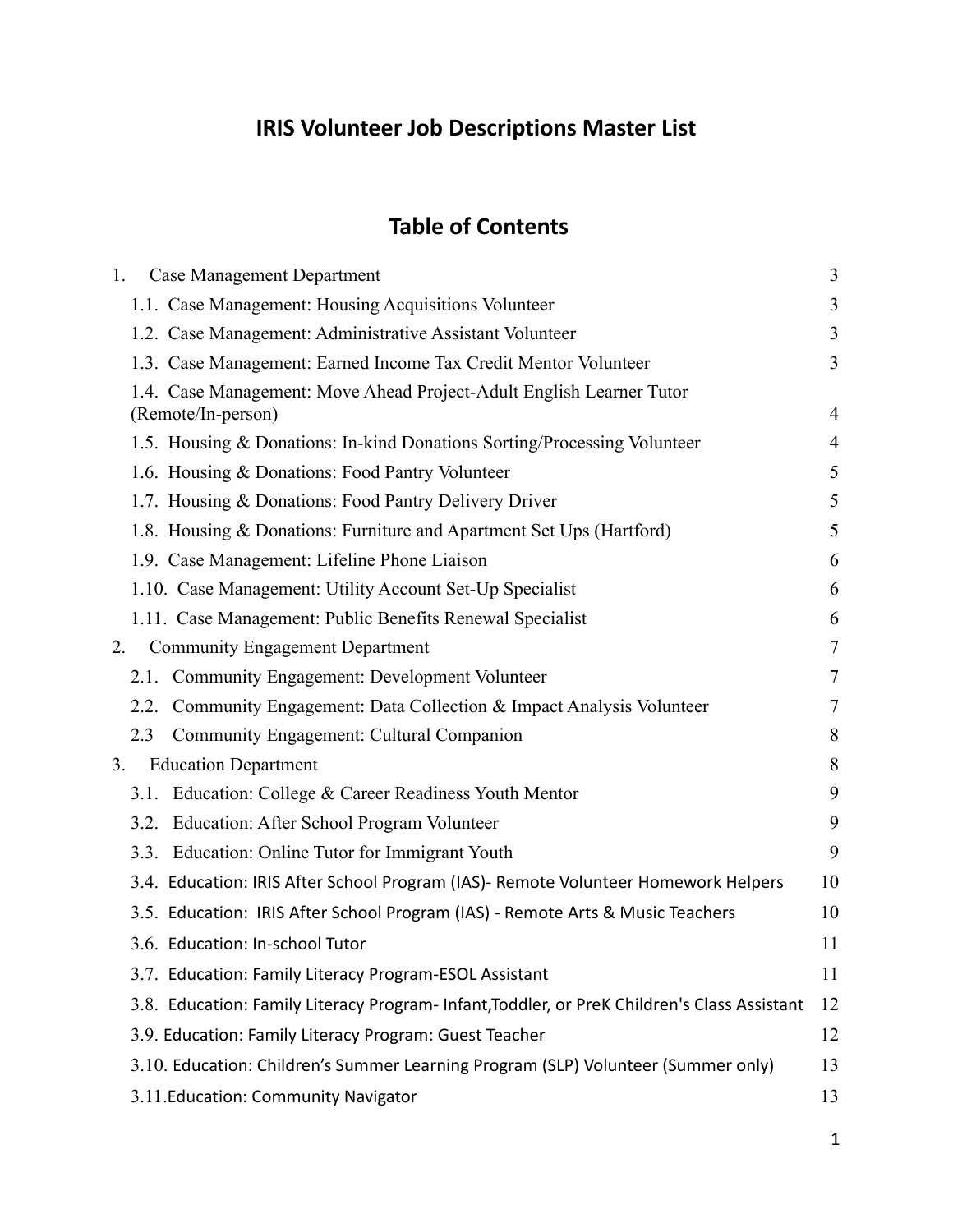| 3.12. Wellness: IRIS Garden Club Helper                             | 14 |
|---------------------------------------------------------------------|----|
| 3.13. Wellness: Childcare Assistant                                 | 14 |
| 3.14. Wellness: Women's Jewelry Making Class Teachers & Assistants  | 15 |
| 3.15. Wellness: Women's Sewing Teachers or Assistant Teacher        | 15 |
| 3.16. Wellness: Sewing Machine Repair Technician (In-person/Remote) | 16 |
| 3.17. Wellness: Sewing Donations Sorting/Processing                 | 16 |
| 3.18. Wellness: Outreach Volunteer                                  | 16 |
| 3.19. Wellness: Women's Crafting Class Instructor                   | 17 |
| <b>Employment Department</b><br>4.                                  | 19 |
| 4.1. Employment: Employment Volunteer                               | 19 |
| Intra-Departmental<br>5.                                            | 19 |
| 5.1. Greater Hartford Area Volunteers                               | 19 |
| 5.2. Interpreter/Translator                                         | 20 |
| 5.3. Transportation: Community Access Volunteer (Driving)           | 20 |
| 5.4. Transportation: Driver                                         | 21 |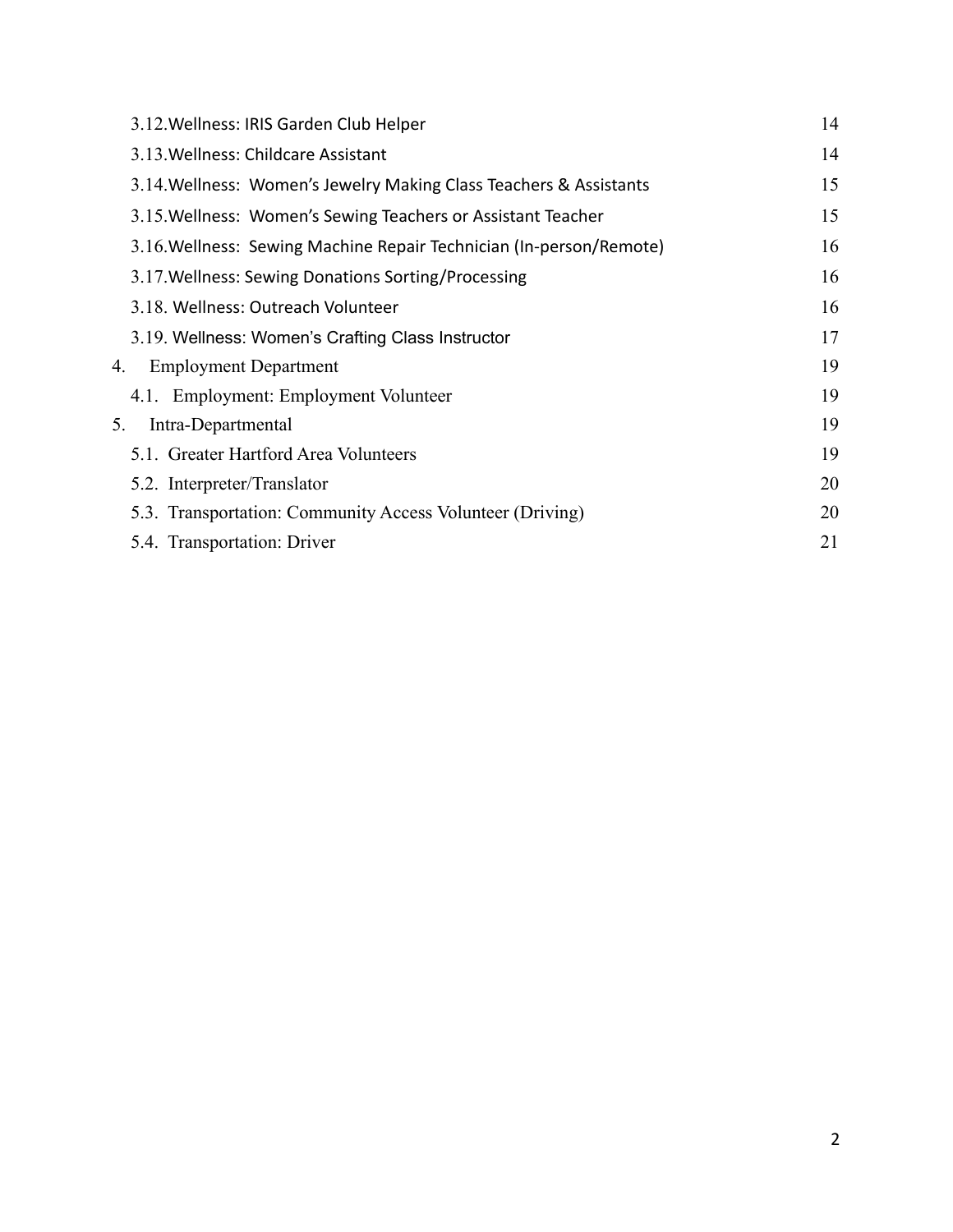## <span id="page-2-0"></span>1. Case Management Department

<span id="page-2-1"></span>1.1. Case Management: Housing Acquisitions Volunteer

- ❖ Hours per week needed: 5-15
- ❖ Days/times preferred: Flexible
- ❖ Commitment: Flexible

❖ Requirements: High energy and positive attitude, good communication skills including with limited English speakers, access to a vehicle. Ideal candidate will have knowledge of New Haven neighborhoods and the rental market, ability to research housing units online and network with various rental agents.

❖ Duties: Help IRIS staff and clients identify housing units for new arrivals and people who need to move. Conduct research online, make phone calls to agents, visit apartments, conduct basic safety evaluations, show apartments to interested clients, help coordinate paperwork and payments with landlords.

#### <span id="page-2-2"></span>1.2. Case Management: Administrative Assistant Volunteer

❖ Hours per week needed: 5-15

❖ Days/times preferred: Flexible

❖ Requirements: High energy and positive attitude, good communication skills, attention to detail, ability to manipulate basic Excel sheets and Word documents. Ideal candidate will take pride in efficiently accomplishing administrative tasks.

❖ Duties: Support Director of Case Management in maintaining information systems and various administrative projects as needed, may include taking meeting notes, updating spreadsheets, writing letters, filing, organizing, etc.

### <span id="page-2-3"></span>1.3. Case Management: Earned Income Tax Credit Mentor Volunteer

- ❖ Hours per Week: Not a weekly commitment
- ❖ Days/Times preferred: To be arranged with the client you are mentoring
- ❖ Commitment: A few weeks for each assignment

❖ Requirements: Ability to understand form letters from the State of CT Department of Revenue Services; Patience and persistence in helping a newcomer gather and mail necessary papers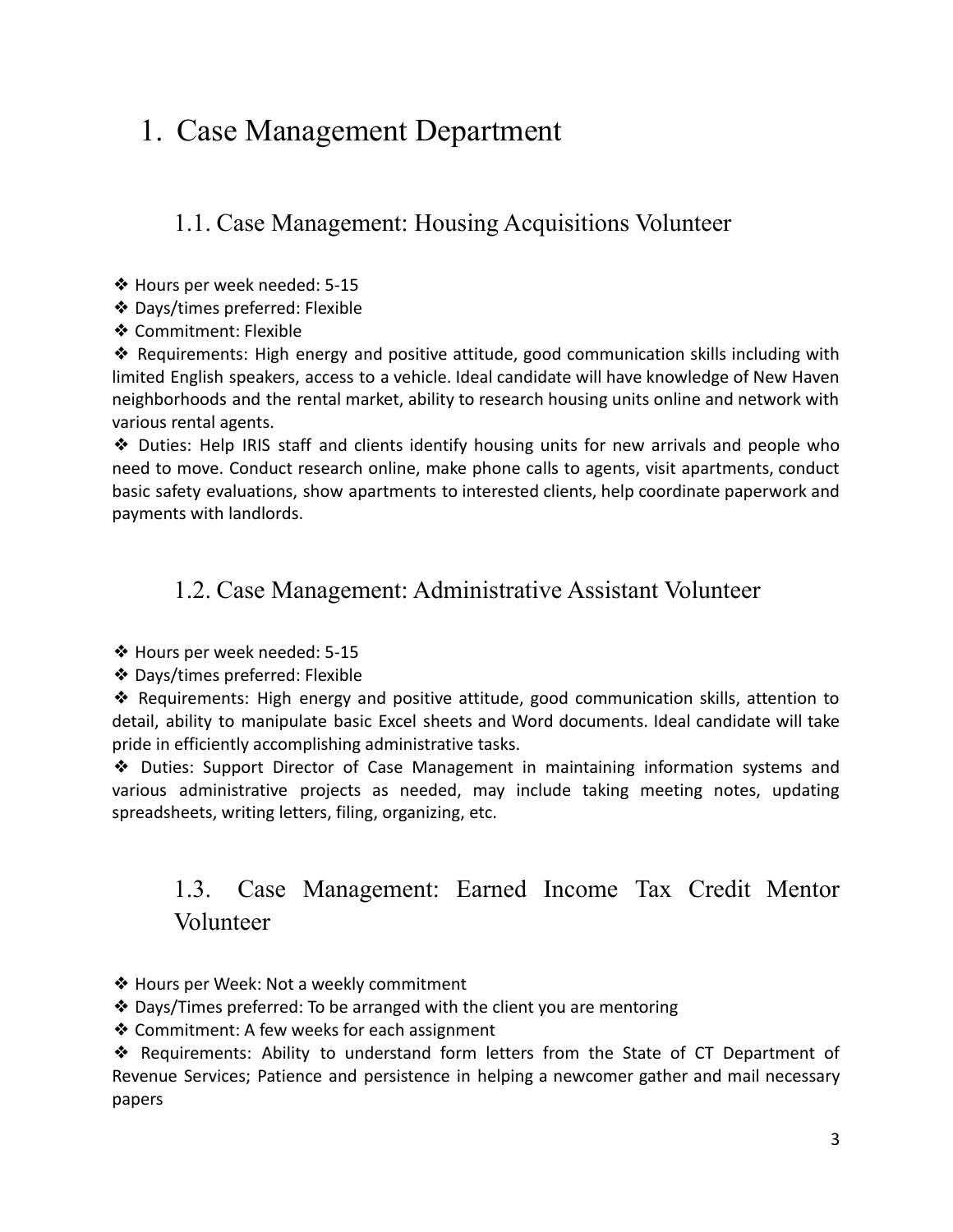❖ Duties: Be available to be assigned to a refugee who claimed the CT Earned Income Tax Credit, but who is being required to send in additional documentation before receiving that large payment. Assist your "mentee" to identify and find useful documents they already have, and possibly request additional documents (such as a letter from their child's school). Assist in photocopying documents and mailing them to DRS in accordance with instructions found in mentee's letter from DRS.

### <span id="page-3-0"></span>1.4. Case Management: Move Ahead Project-Adult English Learner Tutor (Remote/In-person)

❖ Hours per week needed: Ranging from 1-4 hours. Ideally each tutor would be paired with 2-4 students.

❖ Minimum time commitment: 6 months

❖ Availability preferred: Flexible/Mutually agreed on schedule with client, as clients' work schedules vary

❖ Duties: Participating clients will be taking English classes and using online educational applications to improve their English and to acquire new job skills. Tutors will participate in about 3 hours of training, provided by Burlingtonenglish, and then will be paired with small groups of similar level English speakers to help them complete their classwork, navigate the online resources and track their progress. The tutors will also serve as employment mentors for the students and will be working with the IRIS employment team to reach employment goals.

❖ Qualities needed: Autonomy, patience, creativity; experience teaching basic English, math or other subjects would be a plus, but not required. Tutors must be able to connect with clients and establish a rapport of trust and respect despite a language barrier. Tutors who speak languages such as Pashto, Dari, Farsi, Arabic and Swahili would be in high demand for beginner English students.

### 1.5. Housing & Donations: In-kind Donations Sorting/Processing Volunteer

- <span id="page-3-1"></span>❖ Hours per week needed: 2-3 hrs/week
- ❖ Days/time preferred: Monday to Thursday, 9:30 am to 3 pm
- ❖ Commitment: 3 months approx.

❖ Requirements: Ability to do some moderate lifting and moving. Those with a knack for organizing are always welcome!

❖ Duties: Sort in-kind donations and organize them in our storage areas so we can use new apartments to resettle refugees.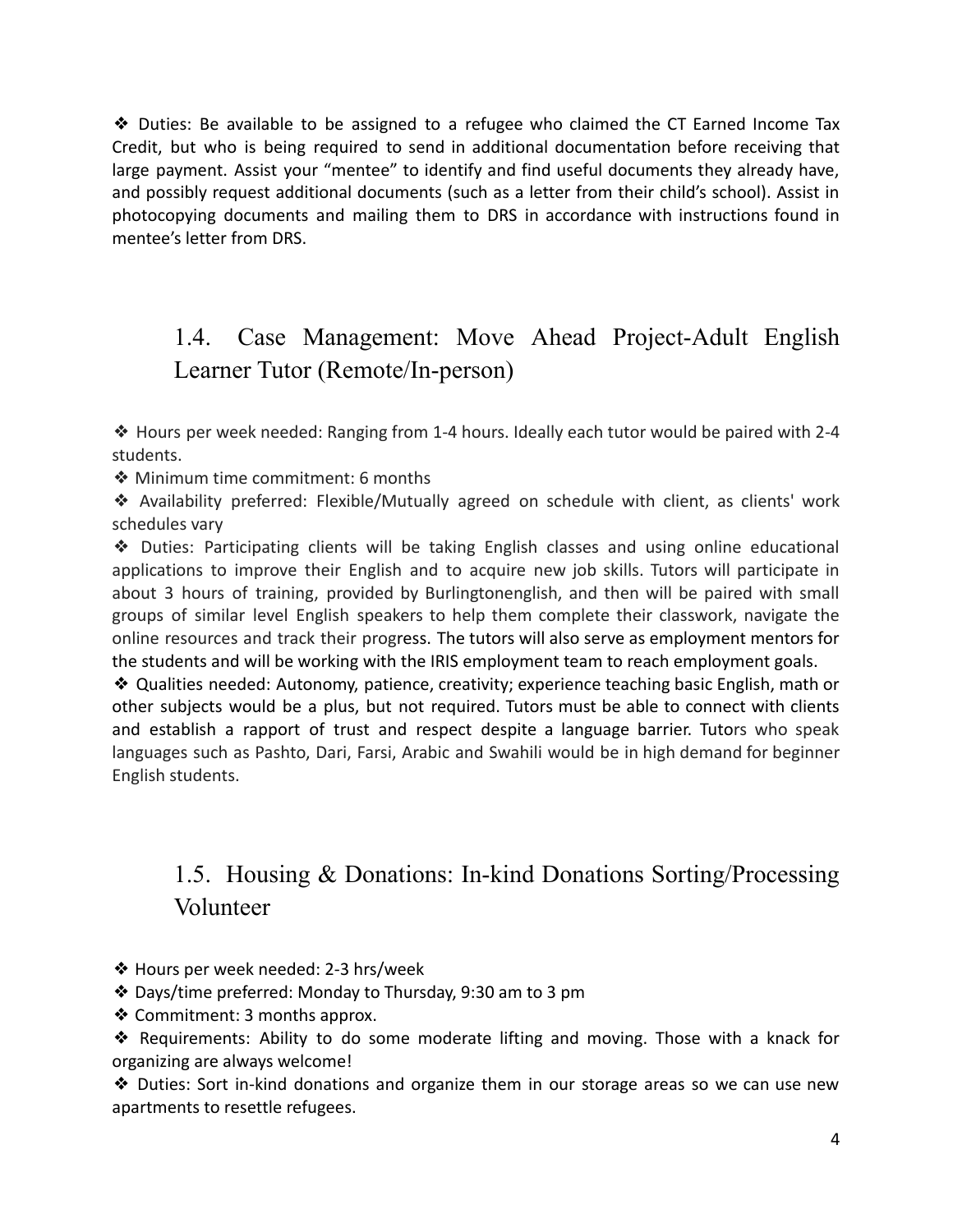#### <span id="page-4-0"></span>1.6. Housing & Donations: Food Pantry Volunteer

- ❖ Hours per week needed: 2-3 hours per week
- ❖ Days/time preferred: Tuesdays 10:00am-1:00pm and/or Wednesdays, 8:00-11:00am
- ❖ Commitment: 3 month approx

❖ Requirements: Ability to do some moderate lifting and moving of food. Ability to stand for up to two hours on an assembly line. Patience and a sense of humor.

❖ Duties: On Tuesdays, help receive 8,000-12,000 pounds of food from CT Food Bank by moving boxes into the food pantry, stocking shelves and packing 400+ bags. On Wednesdays, pack an additional 400+ bags of food and help with the distribution of food and household items to up to 100 households, in a fair and equitable way.

<span id="page-4-1"></span>1.7. Housing & Donations: Food Pantry Delivery Driver

- ❖ Hours per week needed: 2-4 hours, 11:00am 12:00pm
- ❖ Days/times preferred: Tuesday's
- ❖ Commitment:3 month min.
- ❖ Requirements: Car, license, insurance, clean driving record. Must be punctual and reliable.

❖ Duties: Pick up bags of groceries from the IRIS donation center and deliver them to up to seven households every Tuesday on the same route.

1.8. Housing & Donations: Furniture and Apartment Set Ups (Hartford)

- <span id="page-4-2"></span>❖ Hours per week needed: 2-6
- ❖ Days/Times: Monday- Friday flexible times between 9:00am-5:00pm
- ❖ Commitment: 3 months min.

❖ Requirements: Car, license, insurance, clean driving record. Must be punctual and reliable. Ability to assist within 12-24 hours of call for help.

❖ Duties: Assist Housing and Donations Coordinator set up homes for newly arriving families. This includes roles that can be offered separately or together depending on the volunteers ability to lift and move furniture like dressers and sofas into apartments.

The other element of the job includes unpacking household goods, making beds, setting up toys and lite decorating. Having the ability to do both activities is ideal but not required.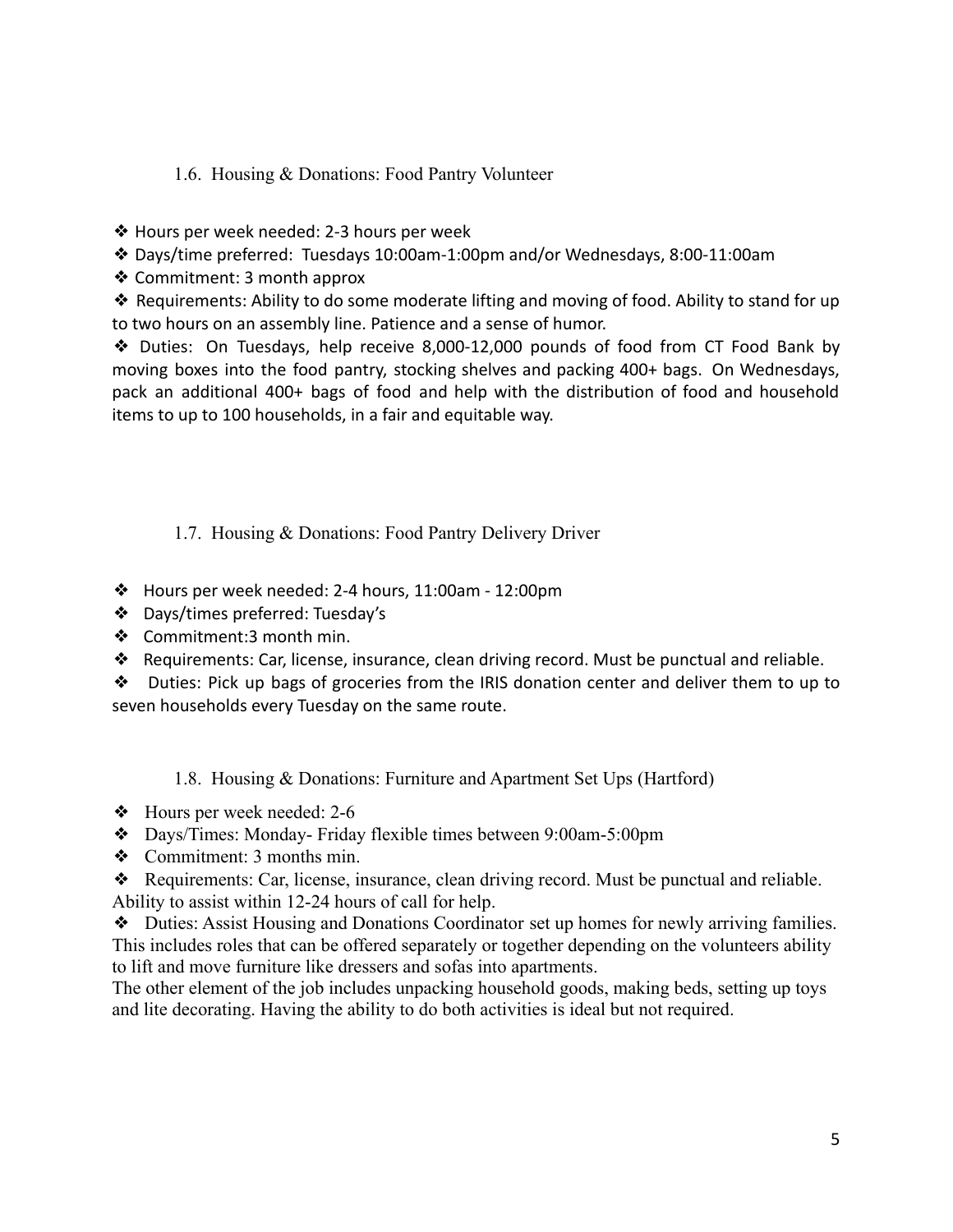### <span id="page-5-0"></span>1.9. Case Management: Lifeline Phone Liaison

❖ Hours per week needed: Flexible and variable

- ❖ Minimum time commitment: Flexible
- ❖ Availability preferred: Flexible

❖ Duties: Help clients who are having problems with their Lifeline phones (free cell phones provided under a federal program for low-income people) resolve problems with their phones and/or their service. This will usually involve either checking the status of the client's account at the cell phone company's website or calling the cell phone company with the client and getting help in understanding and resolving the problem.

❖ Qualities needed: Basic familiarity with cell phones; Willingness to interact with Customer Service or Technical Support staff; Fluency in another language (especially Pashto) would be great, but willingness to work with interpreters (remotely, on three-way calls) is all that is necessary.

### <span id="page-5-1"></span>1.10. Case Management: Utility Account Set-Up Specialist

- ❖ Hours per week needed: 4 or more
- ❖ Minimum time commitment: 3 months
- ❖ Availability preferred: During utility company business hours

❖ Duties: Help clients who have been in CT for a month or more call gas and electric companies to initiate accounts in their own names (to replace the initial accounts that were in the name of IRIS); Remind utility customer service rep to pre-screen the client for hardship status; Communicate to case manager any follow-up requirements that need attention; Record new account numbers and effective dates.

❖ Requirements: Spare time you don't mind spending on hold with a utility company; Clarity when dealing with details like spelling of names, accurate addresses, and account numbers; Willingness to rely on an interpreter (remotely, on a three-way call), or proficiency in one or more languages spoken by current IRIS clients (such as Pashto, Dari, Arabic, or Swahili)

#### <span id="page-5-2"></span>1.11. Case Management: Public Benefits Renewal Specialist

- ❖ Hours per week needed: 4 or more
- ❖ Minimum time commitment: 3 months and up
- ❖ Availability preferred: Flexible (online system is available 24/7, but clients may not be)
- ❖ Duties: Help clients complete periodic online renewal process, so as to avoid losing public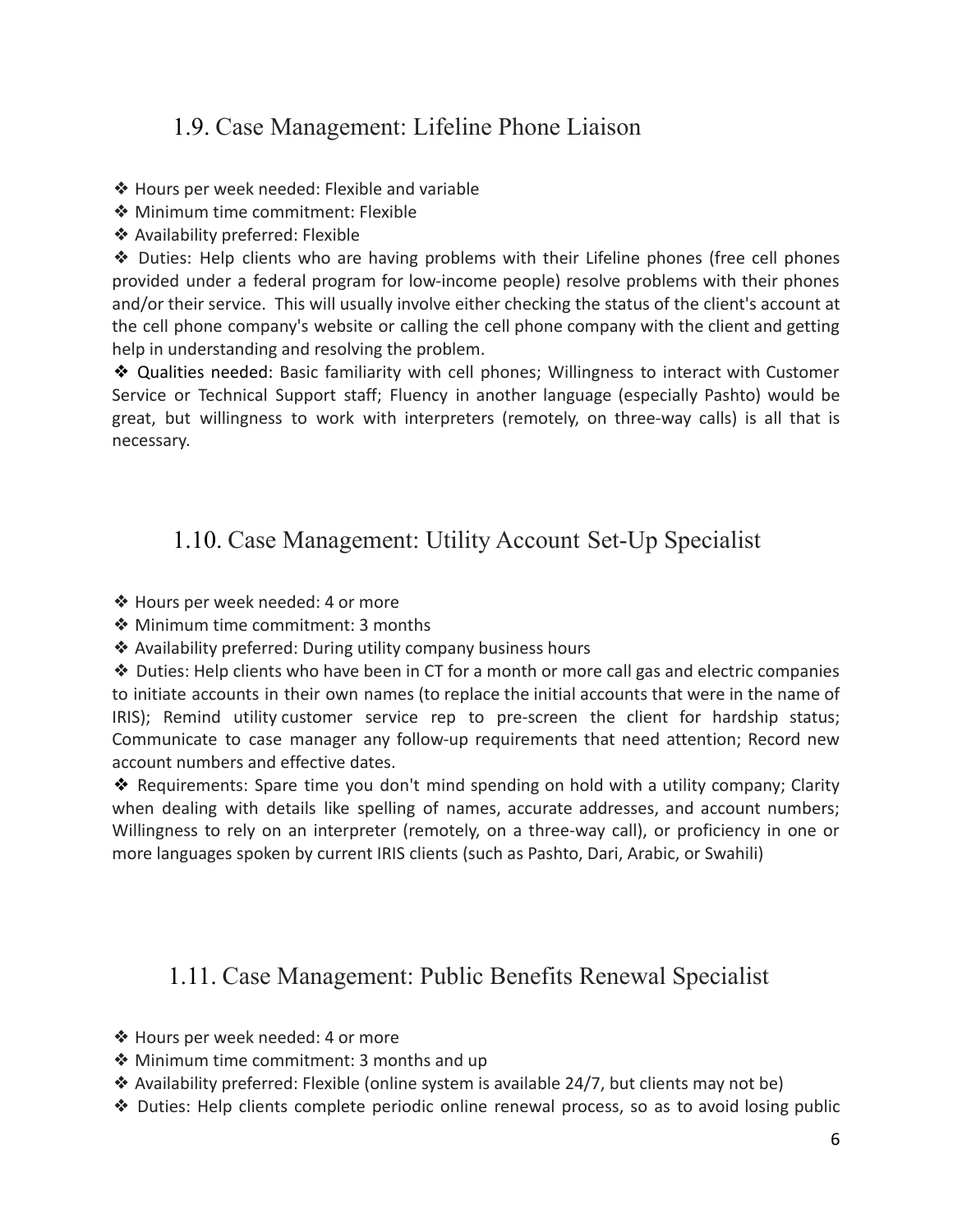assistance they qualify for; In addition to initial input of data obtained from the client, this may involve checking back to see what letters have been generated and sent to the client, and helping the client understand and respond to those letters by obtaining and uploading additional documents. It could also include helping clients call a Technical Support line to recover their forgotten User ID or reset their forgotten password.

❖ Requirements: Access to basic computer or smartphone equipment, preferably with capacity to scan (or photograph) and upload documents; Willingness to rely on an interpreter (remotely, on a three-way call), or proficiency in one or more languages spoken by current IRIS clients (such as Pashto, Dari, Arabic, or Swahili); Ability to function within a reasonably user-friendly online system.

# <span id="page-6-0"></span>2. Community Engagement Department

#### <span id="page-6-1"></span>2.1. Community Engagement: Development Volunteer

- ❖ Hours per week needed: 8-10
- ❖ Schedule: Flexible

❖ Requirements: Must be **exceptionally detail-oriented** and highly skilled at all aspects of computer work (including Excel, Word, data entry, Gmail, and mail merge functions) as well as not opposed to folding letters and stuffing envelopes. Experience in development is extremely helpful but not necessary.

❖ Duties: IRIS is looking for a volunteer to help our Development team process charitable gifts and thank our amazing donors.

### 2.2. Community Engagement: Data Collection & Impact Analysis Volunteer

- <span id="page-6-2"></span>❖ Hours per week needed: 5-10
- ❖ Schedule: Flexible

❖ Requirements: Fluency with MS Excel, Google Sheets, and MS Word. Use of other database software and programs ideal. Ability to liaise effectively with a broad range of staff and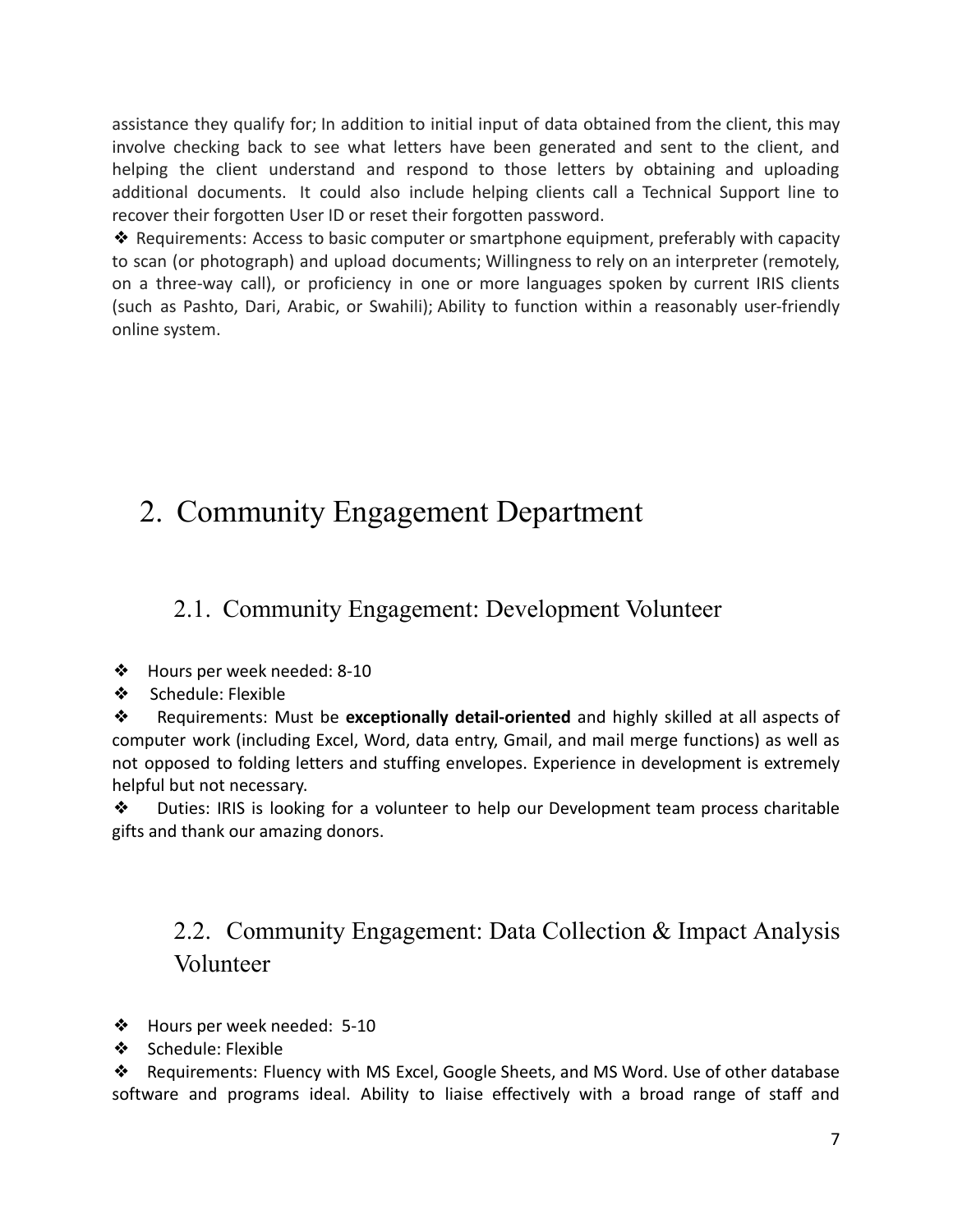volunteers

❖ Duties: Work with IRIS's grants management and program teams to track down and record key output and outcome data needed for completion of grant reports to funders. Meet with key program staff on a regular basis to understand what new program data is being produced and collected (e.g., program attendance records, English language test scores, etc.). Review data produced by program teams, ensuring quality and completeness. Work with the Grants & Donor Relations Manager to generate narrative text from the data collected. Help aggregate data and develop key insights and take-aways from the data collected

### <span id="page-7-0"></span>2.3 Community Engagement: Cultural Companion

 $\triangleleft$  Hours per week needed: 2-3 hours per week, for a minimum of three months

❖ Schedule: Flexible

❖ Requirements: Previous experience communicating with (and preferably tutoring or mentoring) people with limited English; flexibility, creativity, and patience; cultural humility and curiosity to learn and share culture with your companion; empathy and sensitivity with regard to difficulties immigrant companions may be facing, with an orientation towards supporting their resilience.

 $\clubsuit$  Duties: The volunteer is paired with an immigrant adult of the same gender expression in a one-on-one match for the purpose of English practice and to be "cultural companions" focused on sharing culture, exploring the community, and building a friendship. Volunteers will most importantly serve as friends but also as English learning partners. Volunteers will likely be paired with an immigrant companion who speaks very little English and will need to build rapport through doing activities together, while engaging in experiential learning. If you prefer to be matched with someone with an intermediate or higher level of English, consider applying for the Adult English Language Tutor position, to help clients develop skills they need to improve their employability.

❖ Meeting mode: We're looking for volunteers who are willing to meet in person, masked, and at a distance, outdoors or in large indoor community spaces (like libraries). We'll likely do the introductory sessions outside somewhere near the immigrant companion's home, and then you and the client would need to be prepared to arrange to meet outdoors or in larger indoor public spaces where you can be socially distant. Guidelines for in-person meeting will be updated in accordance with state and local recommendations.

❖ Support: IRIS will provide an extensive list of suggested activities and experiential learning opportunities, but volunteers will still be responsible for planning sessions with their partners based on both members' interests and learning goals.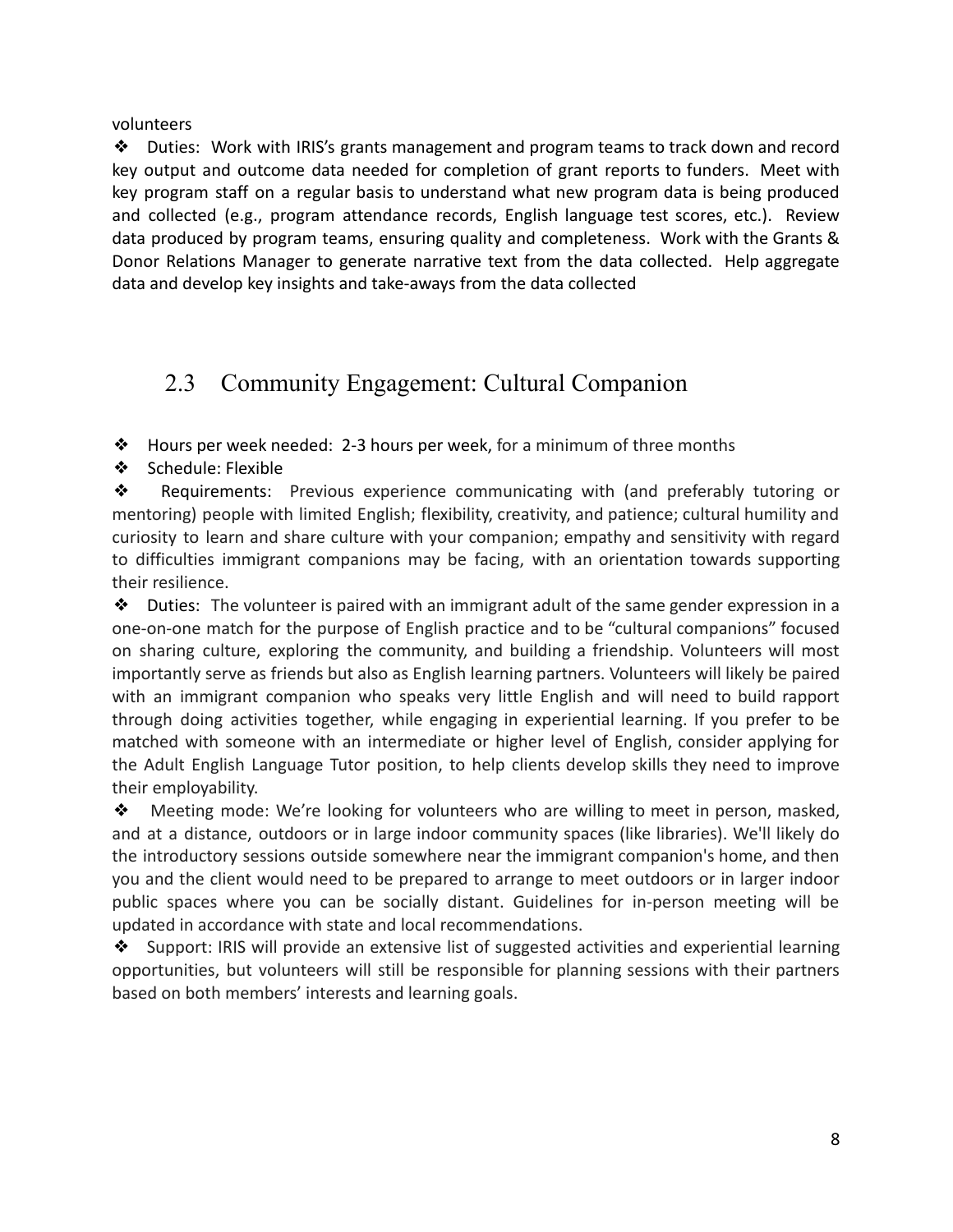## <span id="page-8-0"></span>3. Education Department

### <span id="page-8-1"></span>3.1. Education: College & Career Readiness Youth Mentor

- ❖ Time: Tuesdays from 3:00-5:00 pm
- ❖ Commitment: 3 months minimum
- ❖ Location: Dwight Hall, Yale Old Campus, New Haven

❖ Description and Responsibilities: The IRIS Youth Leadership Program has a weekly meeting for teen and young adult refugees and immigrants focused on academic and extracurricular support. It's guided each week by IRIS staff, with mentors providing small group or one-on-one attention for youth in helping them identify their strengths and interests over time and to find and pursue extracurricular, vocational, and higher educational opportunities to work towards their goals.

❖ Desired skills and background: We seek mentors between those who have some previous experience directly serving youth, communicating cross-culturally, **and/or who have experience guiding others with essay writing and FAFSA, scholarship and college applications.** We also hope to attract mentors who identify with historically underrepresented groups in college and professional paths who will be able to assist refugee and immigrant youth in navigating American institutions as young People of Color.

#### <span id="page-8-2"></span>3.2. Education: After School Program Volunteer

❖ Descriptions: At IRIS After School, we provide arts and music education, as well as homework help, for refugee and new immigrant kids aged 6-16.

❖ Duties: Volunteers help these English language learners with their homework, providing academic enrichment and a language rich environment. They'll support the lead teachers in music and arts workshops when needed and carry out various tasks like setting and cleaning up activities, facilitating recess, and doing crafts and playing games with the kids. We are also seeking volunteers with backgrounds in the arts and music, as well as some teaching experience, to be lead workshop teachers themselves. Finally, we are hoping to add gymnastics and martial arts to our curriculum for next semester; volunteers with skills in those areas should definitely reach out! Guidelines for in-person meeting will be updated in accordance with state and local recommendations.

❖ **Additional help: Drive children home after the program (5:00-5:30pm). Gas is reimbursable**

- ❖ Days/times preferred: 3-5:15pm, M-F, whenever school is in session
- ❖ Commitment: At least one afternoon per week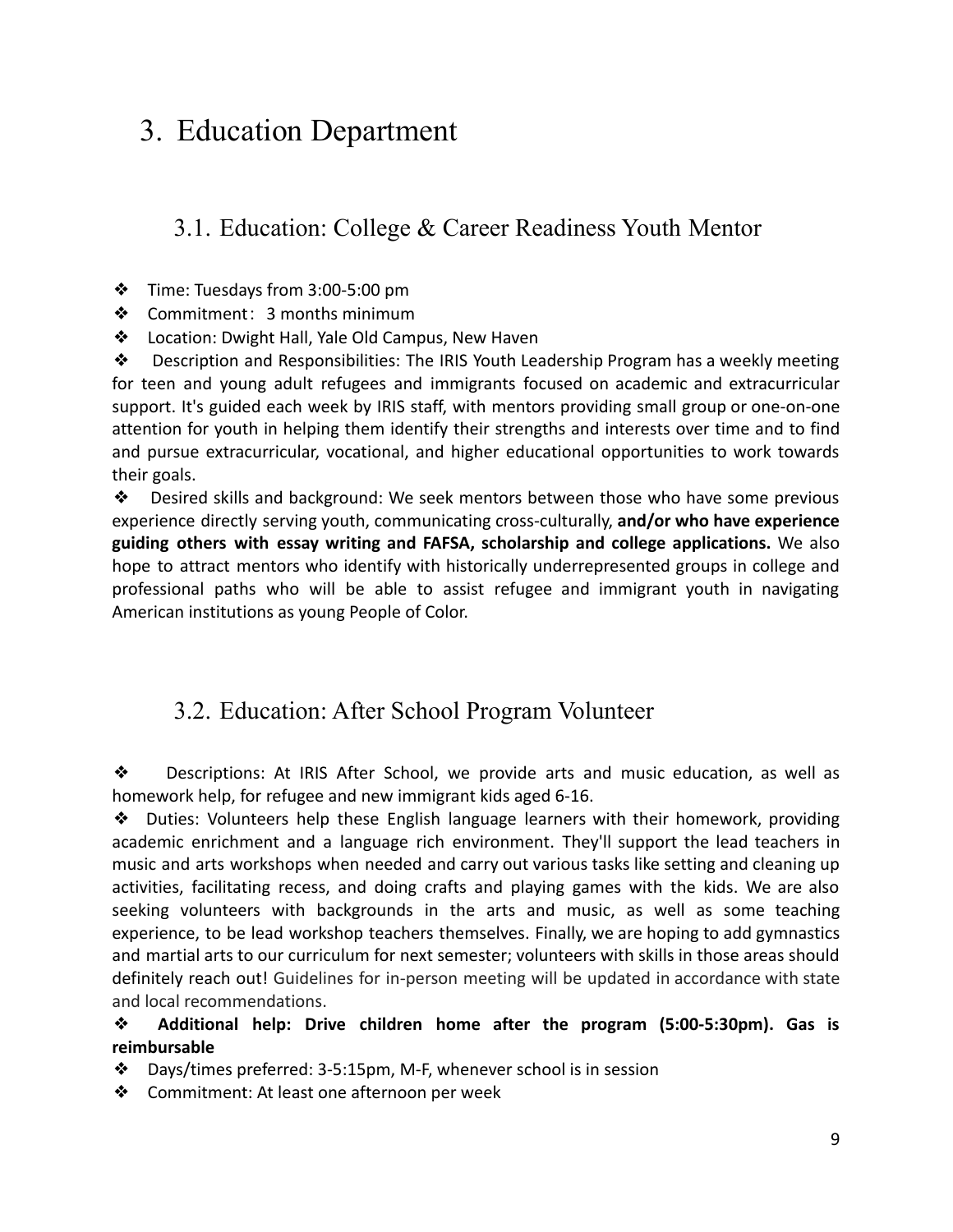### <span id="page-9-0"></span>3.3. Education: Online Tutor for Immigrant Youth

❖ Days/times preferred: Flexible, through Monday to Friday, 9 am-7 pm preferred. You'll make a schedule with your mentee.

❖ Hours per week needed: 1-4

❖ Commitment: 3 months

❖ Requirements: Previous experience communicating with (and preferably tutoring or mentoring) people with limited English; willingness to troubleshoot communicating with youth over Whatsapp, Facebook Messenger, Facetime, Google Hangouts, or Zoom; Comfort assisting with assignments in any (not all) of the following subjects: English, Spanish, High School math and sciences, basic college courses such as English Composition, Psychology, etc.

❖ Number of volunteers desired: Unlimited

❖ Duties: Assist a high school or community college student with homework through video chat! Adapt assignments to their English level as needed, with help from IRIS education staff.

### <span id="page-9-1"></span>3.4. Education: IRIS After School Program (IAS)- Remote Volunteer Homework Helpers

- ❖ Number of positions available: 30
- ❖ English level required: intermediate to fluent
- ❖ Hours per week needed: 2-6
- ❖ Days/times preferred: M-F, after school
- ❖ Commitment: One semester

❖ Requirements: An energetic and nurturing disposition. Enjoy spending time with middle school and high school youth aged 9-16. Tutoring and ESOL experience a plus but not required. Cultural sensitivity and cross-cultural skills are a plus, or the desire to learn. It would be exciting to bring on folks who speak Pashto, Dari, Arabic, and/or Swahili.

❖ Duties: In breakout rooms on zoom, work with individual students and small groups on homework from school, which might be ESOL, math, history, science, or more. Help with tech-literacy as needed, and with facilitating group conversations, transitions, and activities as directed by the IAS program managers.

Guidelines for in-person meeting will be updated in accordance with state and local recommendations.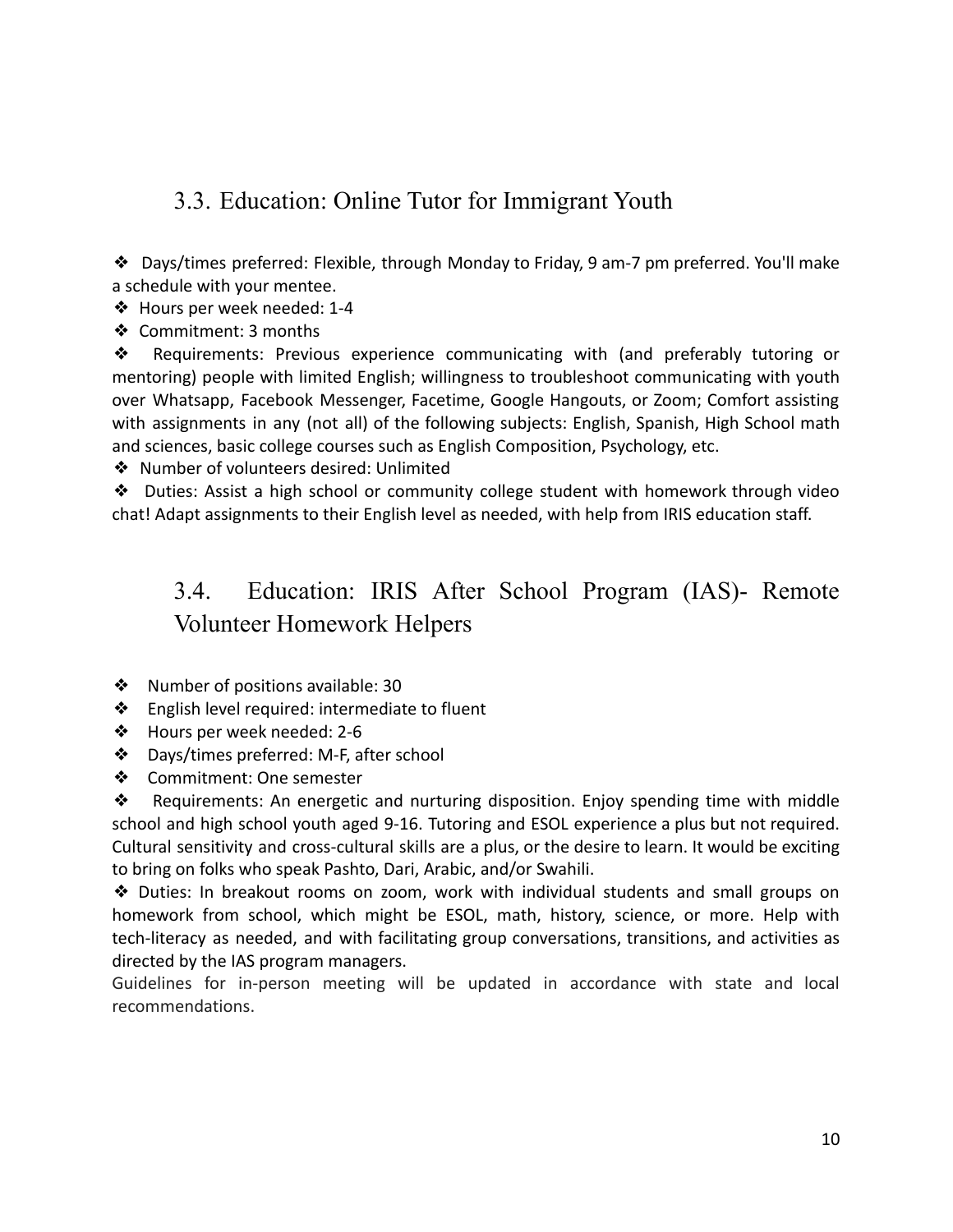### 3.5. Education: IRIS After School Program (IAS) - Remote Arts & Music Teachers

- <span id="page-10-0"></span>❖ Number of positions available: 10
- ❖ English level requirement: Intermediate to fluent
- ❖ Days/times preferred: M-F, after school
- ❖ Hours per week needed: 2-5
- ❖ Commitment: One semester
- ❖ Supervisor: IRIS After School Co-Program Managers

❖ Requirements: An energetic, nurturing, and creative disposition. Enjoy spending time with middle school and high school youth aged 9-16. Passionate about something creative--whether that is painting, sculpture, theater, dance, music, writing, comedy, martial arts, graphic novels, or something we haven't dreamed of is up to you! Some experience in education and/or the arts is required and experience in arts education is a plus.

❖ Duties: Teach at least one 45-minute arts lesson a week for IRIS After School students. You will also be responsible for planning your lesson and for creating any materials related to it (we will be delivering a bag of materials to after school participants each week). Work as part of a dynamic team passionate about teaching music and arts to IRIS youth!

Guidelines for in-person meeting will be updated in accordance with state and local recommendations.

#### <span id="page-10-1"></span>3.6. Education: In-school Tutor

- ❖ Commitment: Full semester/4 months minimum
- ❖ Hours per week needed: Flexible
- ❖ Days/times preferred: Flexible

❖ Duties: In school tutors provide academic support to students in grades K-12 in New Haven Public Schools. Tutors work with students inside and outside the classroom, individually and in small groups. Tutors work directly with educators, school staff, and IRIS staff to coordinate schedules and to help facilitate positive educational outcomes for students.

#### <span id="page-10-2"></span>3.7. Education: Family Literacy Program-ESOL Assistant

- ❖ Hours per week needed: 3-15
- ❖ Days/times preferred: One or more of the following days: M-F, 9:15-12:15
- ❖ Commitment: 3 months minimum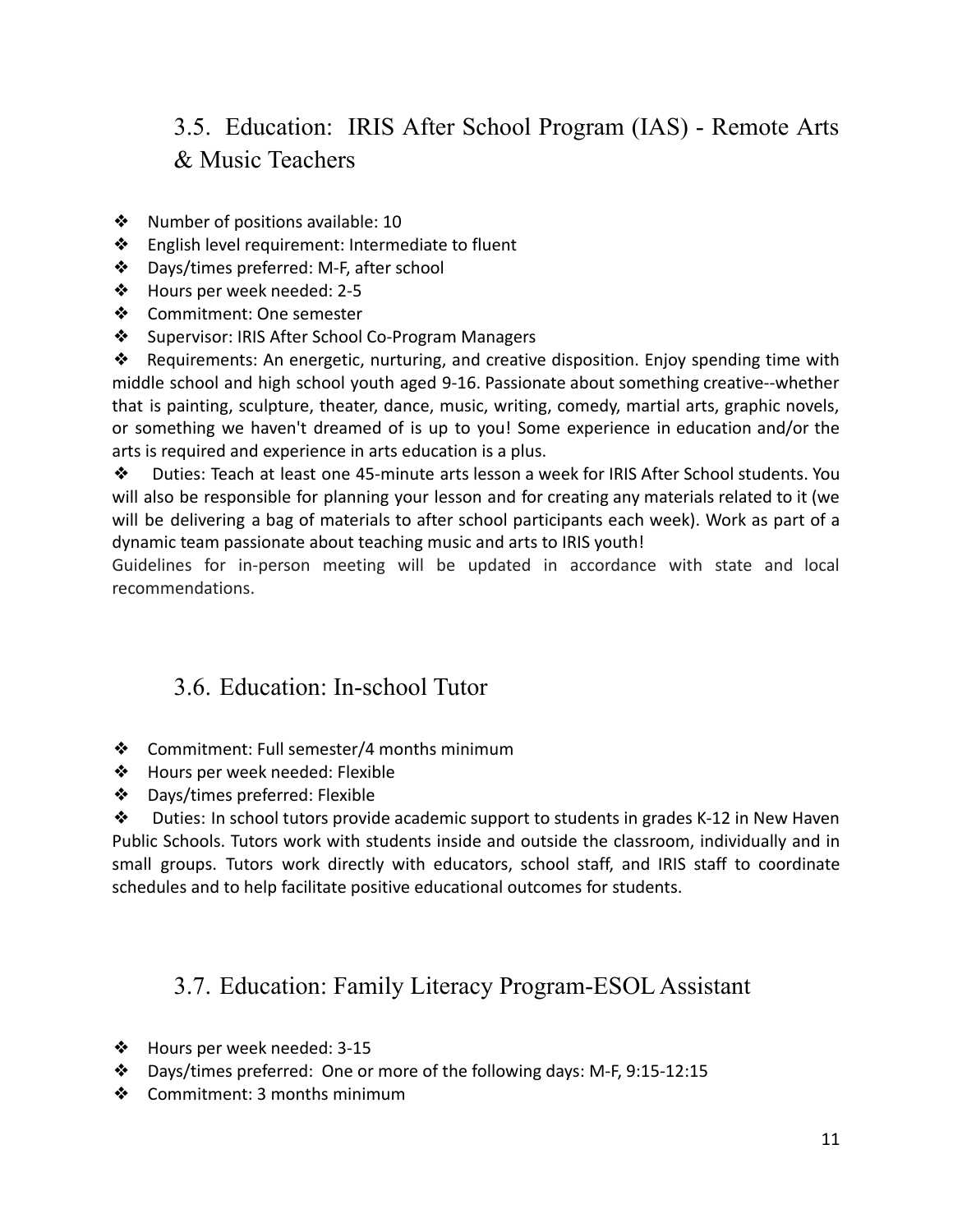❖ Requirements: Passionate about learning and teaching. Ability to speak clearly in an easy-to-understand manner. Demonstrated ability to work effectively with people from other cultural backgrounds. Teaching experience preferred in ESOL/ Adult Ed. Phonics instruction is a huge plus! Proactive, reliable, and flexible to the needs of the program. Enjoy being around mothers and young children.

❖ Duties: With another volunteer, co-teach a beginner or intermediate level English class to a group of mothers. Lesson plans and materials are provided, but you may add your own activities too! There are opportunities to help with materials creation and lesson planning if interested.

### <span id="page-11-0"></span>3.8. Education: Family Literacy Program- Infant, Toddler, or Prek Children's Class Assistant

- ❖ Hours per week needed: 4 to 20
- ❖ Days/times preferred: One or more of the following days: 8:30-12:30, M-F
- ❖ Location: New Haven, CT
- ❖ Commitment: Summer Months June 27th to August 5th

❖ Requirements: Ability to work in a group with the lead teacher to engage toddlers in activities. Ability to read cards with directions on how to use educational materials for infants or to ask and follow instructions. Maintain healthy boundaries in being an assistant teacher in an educational setting. Positive, fun, and caring attitude working with young children.

❖ Duties:

1) Maintain a safe learning environment.

2) Assist with the setup and cleanup of activities, including snack time.

3) Facilitate center mini lessons step-by-step with the children. Instructions will be provided for activities focused on language, early numeracy, science, or social skills.

4) Promote independence and exploration as the children participate.

5) Encourage independence and mobility by not carrying mobile children.

6) Teach language explicitly by having toddlers repeat names of objects, phrases, and songs. Narrate what children are doing to provide rich language in context.

7) Encourage child-to-child interaction and communication by interacting with pairs or groups of children and encouraging participation in group activities.

8) Use positive discipline and common classroom language to limit "no" in favor of specific positive behaviors.

9) Help children and mothers transition between activities and spaces as needed.

10) Help mothers engage with their children during the interactive literacy activities.

11) Communicate with mothers as needed. (Mothers do diaper changes.)

12) Communicate with IRIS interns and lead teachers regarding concerns for mothers and children.

13) Document progress and incidents.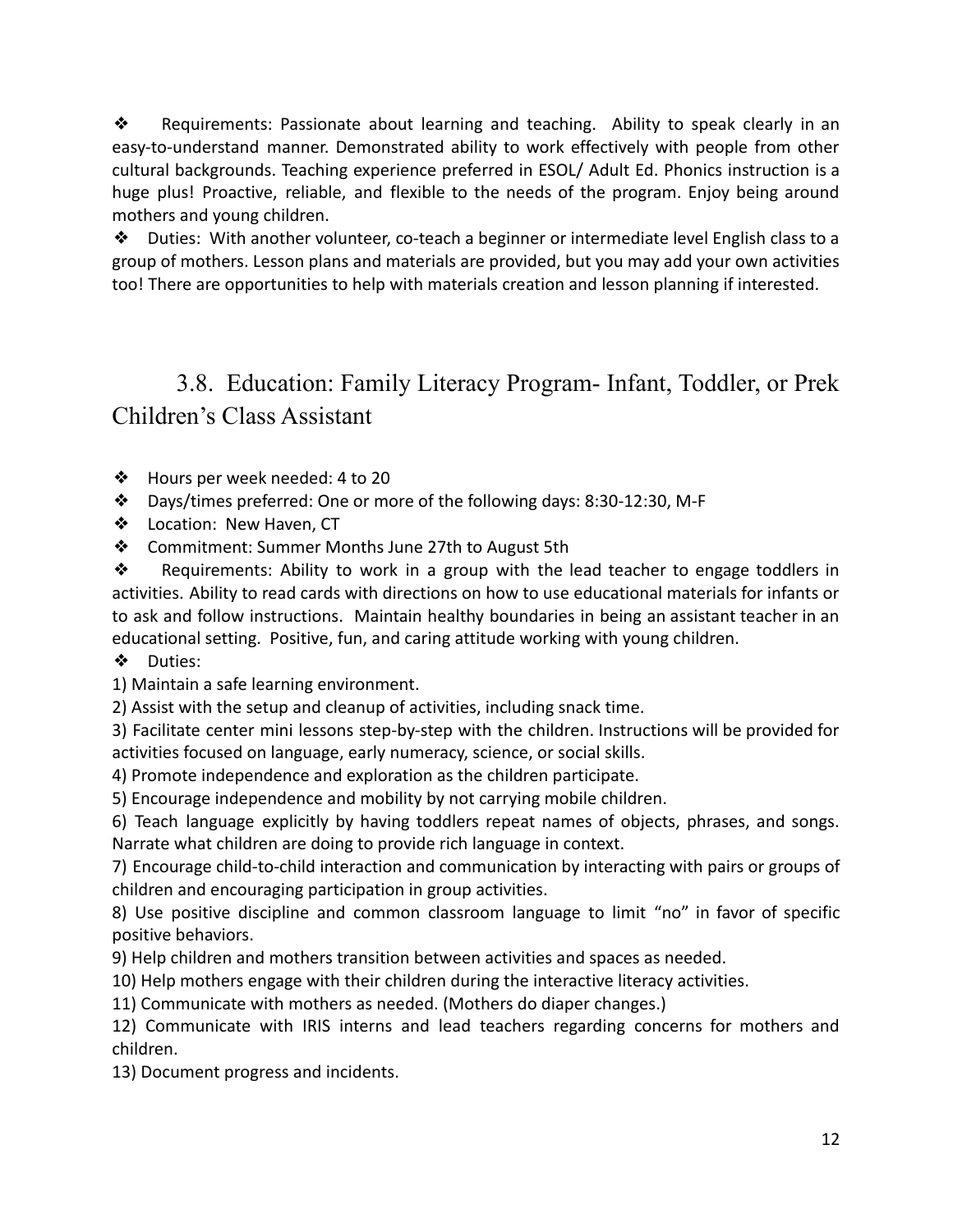### 3.9. Education: Family Literacy Program: Guest Teacher

- ❖ Hours per week needed: 1
- ❖ Days/times preferred: budget one hour between 10-12; (30 to 45 min. activity plus prep)
- ❖ Commitment: 3 months minimum

❖ Requirements: Able to teach young children age 2-4 an activity that you are skilled in. Cultural sensitivity and cross-cultural skills are a plus, or the desire to learn. A readiness to have fun is necessary!

❖ Duties: Engage children age 2-4 in a special activity during our preschool readiness class. Are you a kiddie gym teacher? A music teacher? An art teacher? Do you do toddler yoga? We are open to your suggestions and setting this as a weekly event.

### <span id="page-12-0"></span>3.10. Education: Children's Summer Learning Program (SLP) Volunteer (Summer only)

❖ Hours per week needed: Minimum of 4 hours per week up to 20 hours per week

❖ Days/times preferred: Monday through Friday, 8:30am – 12:30pm

❖ Mode and Location: In person, masked and socially distant, at locations to be determined in New Haven and/or Hartford, CT

❖ Commitment: Summer months

❖ Program Description: Summer Learning Program volunteers will assist refugee and immigrant students who are enrolled in the IRIS Summer Learning Program. The students are part of a program serving approximately 200 students overall between the ages of 4 and 18. The students will usually be divided into separate age and level appropriate groups to promote academic and social success. SLP volunteers assist in a classroom. Volunteers work as a part of a team alongside SLP teachers and IRIS education staff and interns.

❖ Requirements: Volunteers must have had prior teaching experience and have spent time working in a classroom with children and/or teens (the program has classrooms for kindergarten through high schoolers) OR have previous youth mentoring or tutoring experience. Must be committed to anti-racism and assisting students in recognizing and valuing diverse identities. Multi-cultural and culturally responsive education background preferred. Cross cultural communication skills and ESOL teaching experience are a plus.

We also hope to attract volunteers who identify with groups who have been historically underrepresented in the nonprofit sector and who are excited about working alongside refugee and immigrant youth to navigate their identities in a multiracial and multicultural learning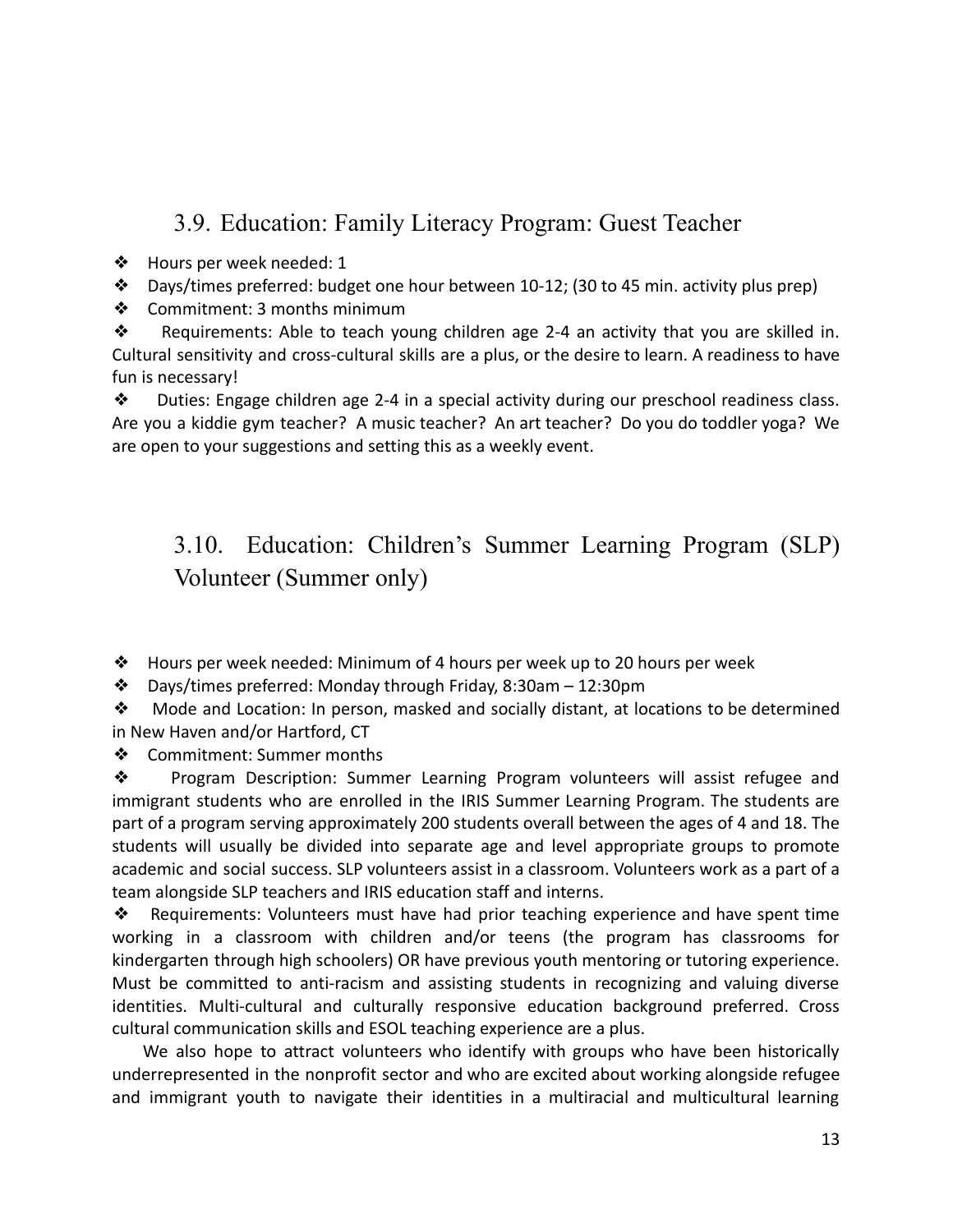environment. Additional language skills in Pashto, Dari, Swahili, and Spanish are especially helpful though not required.

❖ Duties: Volunteers assist with the daily operation of a Summer Learning Program for 50-100 immigrant students with varying levels of English proficiency. Volunteers must be prepared to engage continuously with students from the time they arrive at 8:30 am to have breakfast each morning to when they leave at 12:30 pm. Be proactive in greeting and communicating with students, whether verbally using English or a shared language or nonverbally through games or activities. Especially direct attention to students who seem to be left out of student groups or are shy or quiet. Assist SLP teachers to facilitate classroom activities, teach lessons, organize games including outdoor physical activities, and ensure a safe and enjoyable environment for the students.

### <span id="page-13-0"></span>3.11. Education: Community Navigator

- ❖ Number of positions per semester: 2
- ❖ English level required: Intermediate +
- ❖ Commitment: 3 months minimum
- **❖** Hours per week needed: 15 hours a week
- ❖ Days/times preferred: at least 3 days a week, Monday to Friday 9AM 2PM

❖ Duties: Provide women the empowering skill of navigating New Haven public transportation. Many clients do not yet have drivers' licenses, so this internship is an important role that enables them to accept job opportunities, attend English class, go to appointments, or take their children to school when the school bus is missed. Reach out to clients via phone. Map routes and create picture direction packets. Meet clients at the starting destination. Provide a bus orientation while traveling with them via bus to and often back from the target location. Includes opportunities to help in the IRIS office as needed, at the Summer Learning Program site, or at the IRIS garden. Bus passes will be provided.

◆ Requirements: Knowledge of bus systems preferred. Must have strong interpersonal skills and cross-cultural communication skills and be comfortable calling, meeting, and assisting IRIS clients on one's own. Must enjoy being around mothers and young children (under 5 years old). Ability to communicate in languages in addition to English (especially Dari, Pashto, and Kiswahili) is a plus, but volunteer phone interpreters are available.

#### 3.12. Wellness: IRIS Garden Club Helper

- ❖ Hours per week needed: 2.5 hrs. per week
- ❖ Days/times preferred: May through October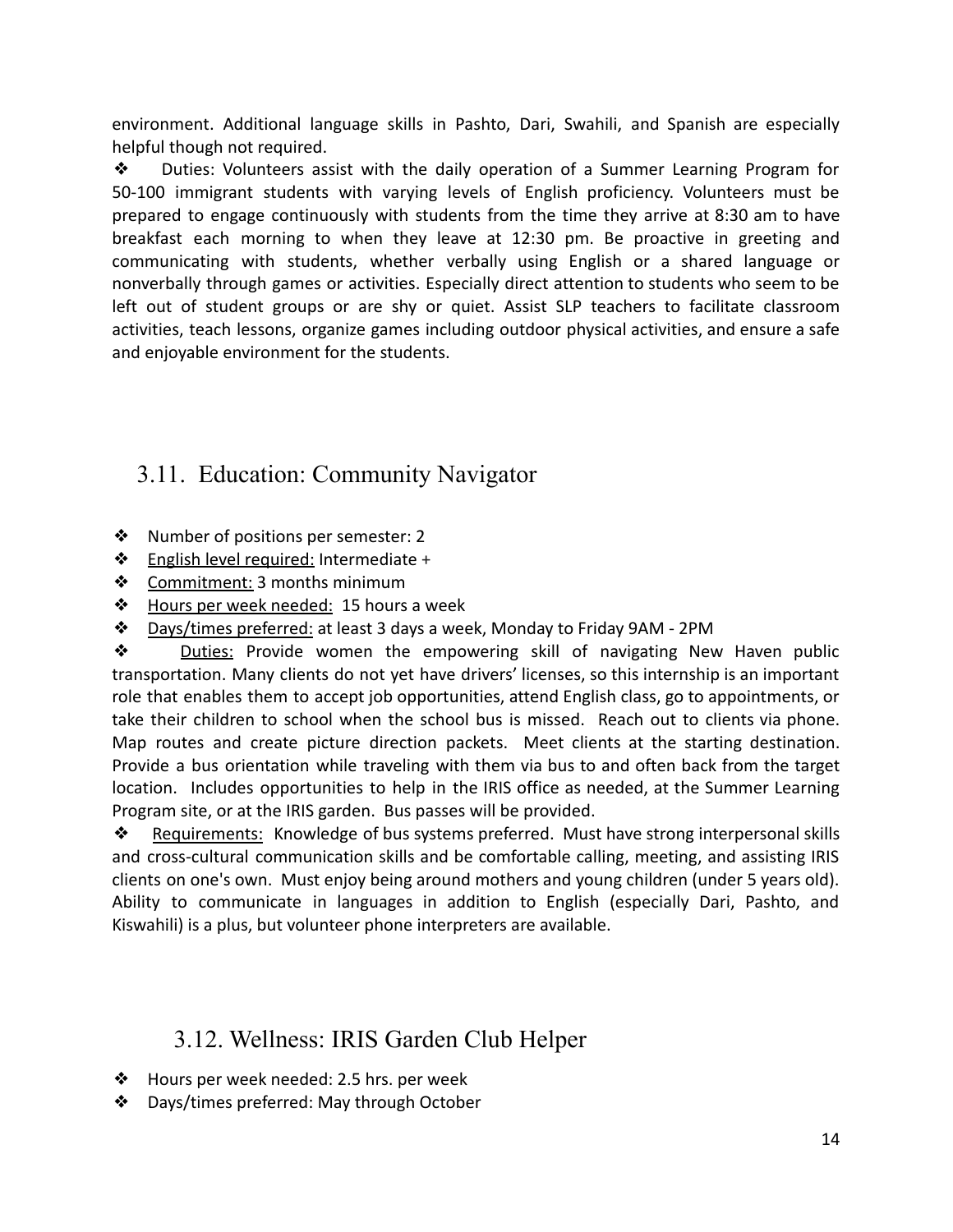❖ Commitment: 6 months

❖ Requirements: Ability to bend, lift, and participate in an outdoor gardening activity. Gardening knowledge and a desire to share skills with refugees.

 $\triangle$  Duties: Participate in the activity of gardening with participants, and help participants take care of their garden plots. Garden club volunteers can also help plan activities in the garden such as a garden season kick-off party, garden picnic, and harvest celebration.

### <span id="page-14-0"></span>3.13. Wellness: Childcare Assistant

❖Hours per week needed: 2-4

❖Days/times preferred: Wednesdays 12:00-2:00

❖Commitment: 4 months

❖Requirements: Basic understanding of children, child safety, and engagement in children's activities. A readiness to have fun is necessary!

❖ Duties: With direction from the teacher, supervise children in a room supplied with materials designed to build pre-literacy skills, language development, motor skills, and social skills. No diaper changes. Mothers are on-site attending Wellness groups.

### 3.14. Wellness: Women's Jewelry Making Class Teachers & **Assistants**

- <span id="page-14-1"></span>❖ Hours per week needed: 2 hours per week
- ❖ Days/time preferred: Mondays 12:00-2:00
- ❖ Commitment: 6 months

❖ Requirements: Willingness to learn and be able to instruct basic techniques for beaded jewelry making.

❖ Duties: Help women learn beading techniques to create beaded jewelry, such as using pliers to twist wire

#### <span id="page-14-2"></span>3.15. Wellness: [Women's](https://docs.google.com/document/d/1ZKH9v8_zqzPGp3xx34WWqYEocHXQamEPIEGcoAp9QAU/edit?ts=608c23bf#heading=h.z0s3ow6rmodr) Sewing Teacher or Assistant Teacher

- ❖ Hours per week needed: 2 hours per week
- ❖ Days/times preferred: Wednesday 12:00 pm 2:00 pm
- ❖ Commitment: 3 months
- ❖ Requirements: Sewing knowledge and a desire to teach refugee women the skill.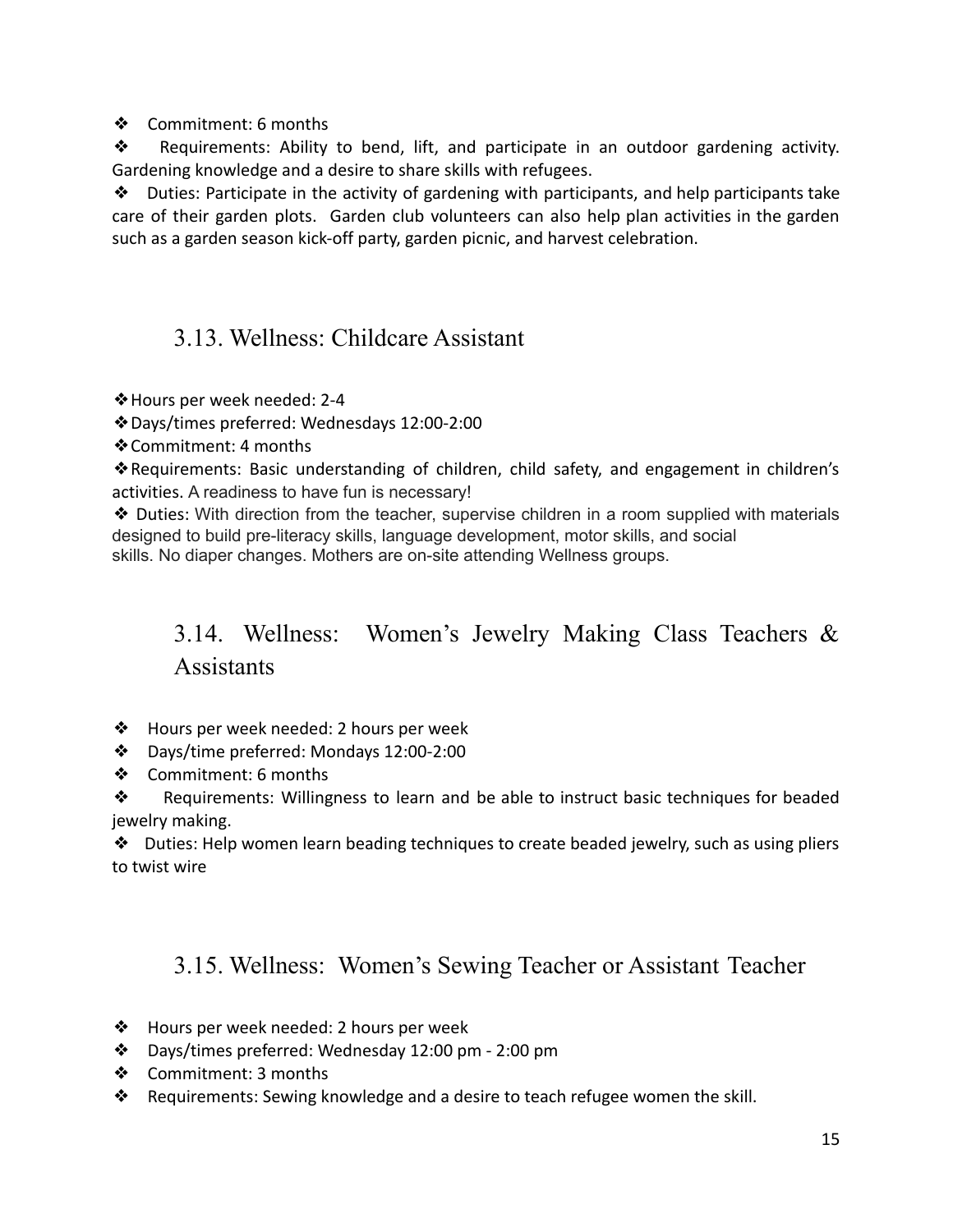❖ Duties: Women's sewing teachers help women set up their sewing machines and guide them in learning projects or improving their sewing skills in a safe community space. Assistants help organize the sewing materials and socialize with the women while in the group.

### 3.16. Wellness: Sewing Machine Repair [Technician](https://docs.google.com/document/d/1ZKH9v8_zqzPGp3xx34WWqYEocHXQamEPIEGcoAp9QAU/edit?ts=608c23bf#heading=h.q6u1e8exg1bb) (In-person/Remote)

- <span id="page-15-0"></span>❖ Hours per week needed: 1+ hrs per week
- ❖ Days/times preferred: Anytime M-F 9:00-5:00
- ❖ Commitment: 6 months
- ❖ Requirements: Sewing machine repair knowledge and skills for mostly older machines

❖ Duties: Test, troubleshoot, and repair sewing machines that come through donations. We have some spare parts and repair tools.

#### <span id="page-15-1"></span>3.17. Wellness: Sewing Donations [Sorting/Processing](https://docs.google.com/document/d/1ZKH9v8_zqzPGp3xx34WWqYEocHXQamEPIEGcoAp9QAU/edit?ts=608c23bf#heading=h.5xktyghjym1o)

- ❖ Hours per week needed: 1+ hrs per week
- ❖ Days/time preferred: Monday-Friday 9:00-11:00
- ❖ Commitment: 3 months approx.
- ❖ Requirements: Ability to do some lifting and moving, a knack for organizing
- <span id="page-15-2"></span>❖ Duties: Sort and organize sewing donations (fabric, notions, etc.) for sewing group use.

#### 3.18. Wellness: Outreach Volunteer

❖ Hours per week needed: 2 hours, flexible

❖ Days/times preferred: Flexible, through Monday to Friday, 9am-7 pm preferred. You'll make your own schedule.

❖ Commitment: 4 months

❖ Requirements: Ability to speak clearly in an easy-to-understand manner. Ability to work effectively with people from other cultural backgrounds. Experience communicating with people with limited English is preferred. Ability to use a Google Voice number for calls with clients.

❖Number of volunteers desired: 1

❖Duties: Provide reminder calls to clients interested in IRIS classes. Provide cold calls to clients to pitch IRIS classes and programs they may participate in. May also design marketing materials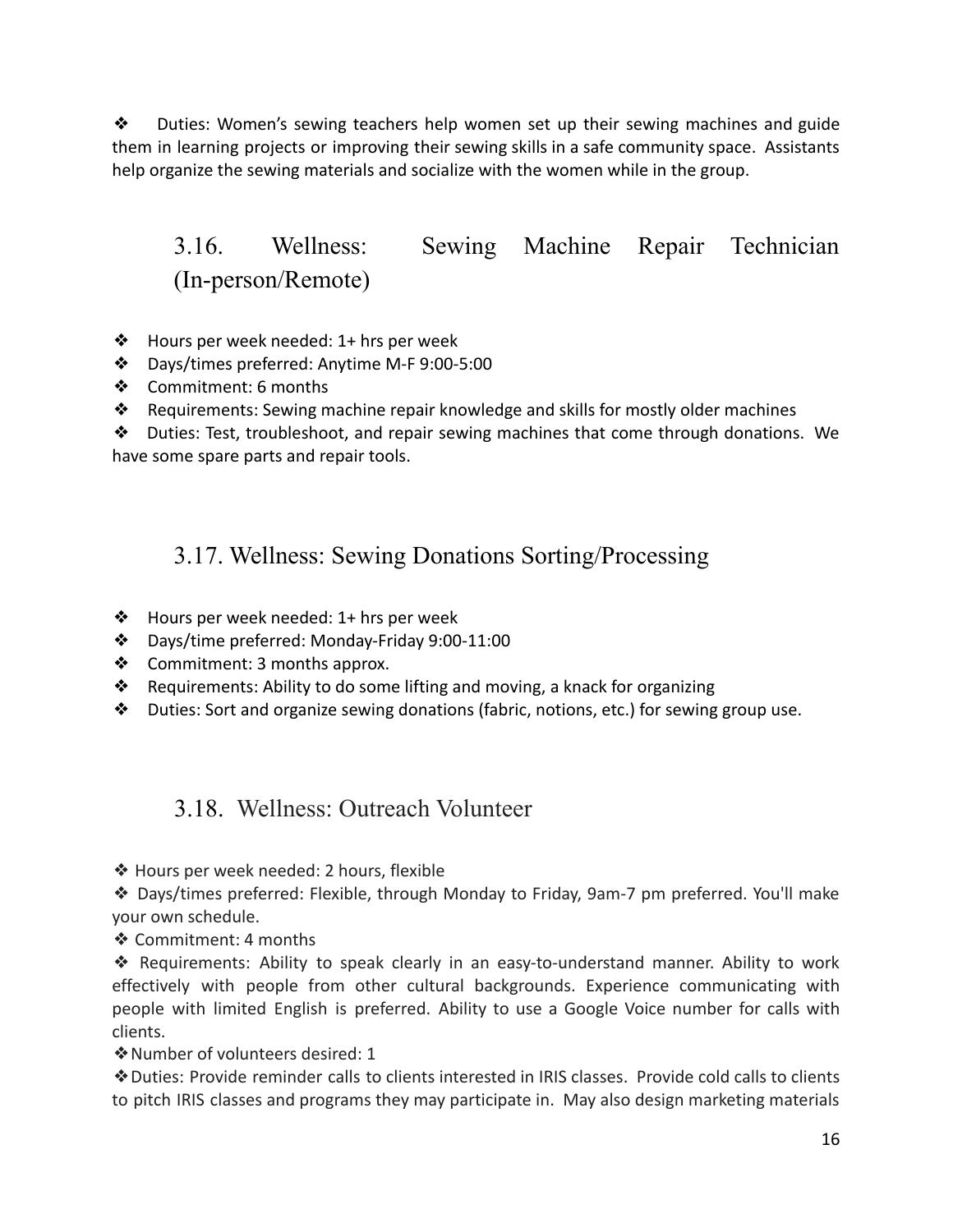for the programs. May work with an interpreter.

### <span id="page-16-0"></span>3.19. Wellness: Women's Crafting Class Instructor

- ❖ Hours per week needed: 2 hours per week
- ❖ Days/time preferred: flexible- let's see what we can work out!
- ❖ Commitment: flexible
- ❖ Requirements: Willingness to instruct basic techniques for a craft that you are great at. Tell us what you can teach others to make.

❖ Duties: Help women learn techniques to create items that they can sell at the IRIS craft sale or keep for themselves.

## <span id="page-16-1"></span>4. Employment Department

#### <span id="page-16-2"></span>4.1. Employment: Employment Volunteer

- ❖ Hours per week needed: 5 to 15 hours
- ❖ Days/times preferred: Tuesday Thursday, mid/late morning to end of day
- ❖ Commitment: 6 months

❖ Duties: Includes but is not limited to developing skills assessments, resume building, assisting with online applications, and interviews. Interns log case notes and maintain employment databases. Helping a client find and secure their first job allows refugees the opportunity to become financially independent, find fulfillment with their skill sets, and build upon their goals and dreams.

❖ Requirements: A driver with car willing to drive clients is strongly preferred. Experience with cross-cultural communication, anti-oppressive practices, and language skills in one of our clients' languages (listed at the top of this document) also desired.

## <span id="page-16-3"></span>5. Intra-Departmental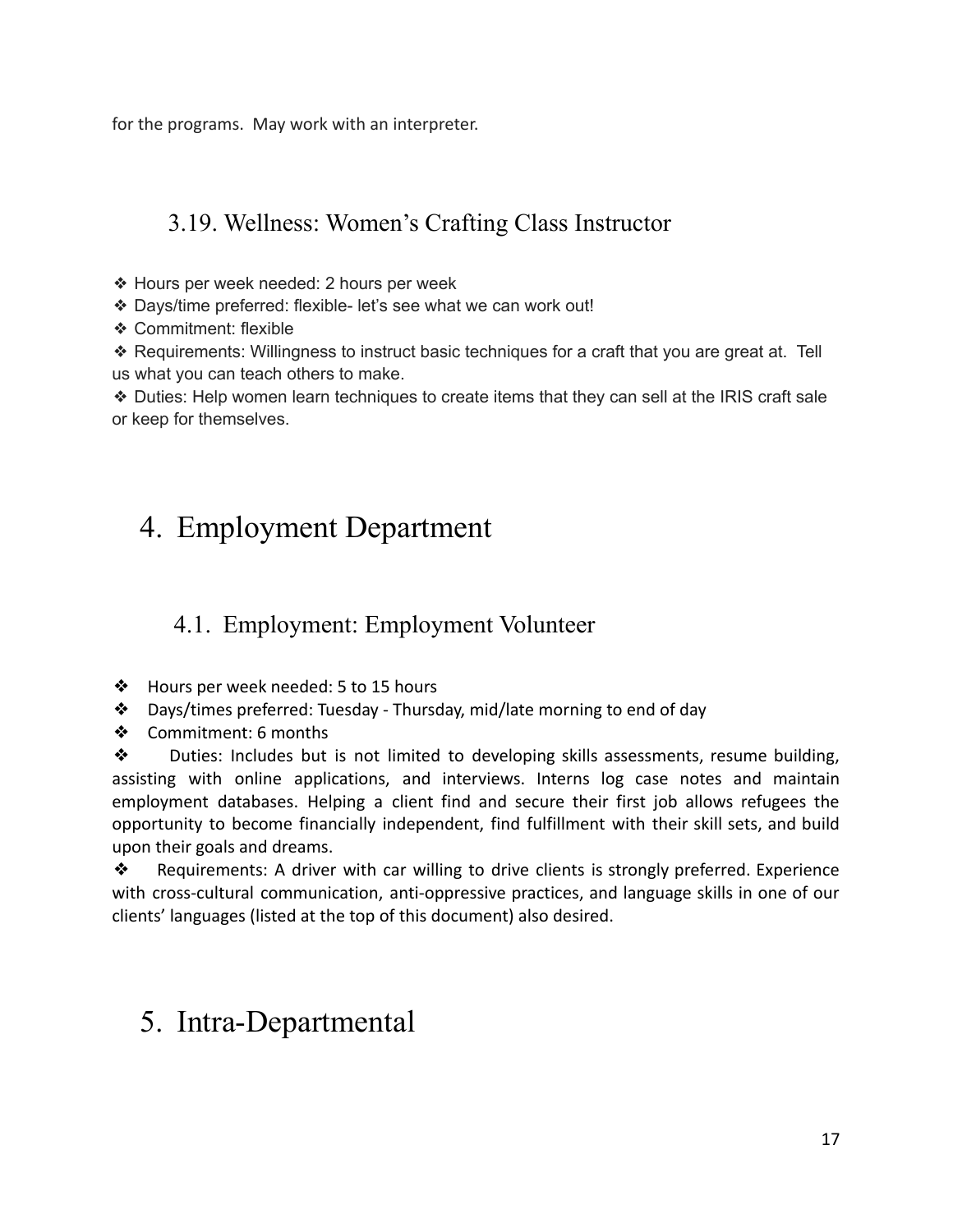### <span id="page-17-0"></span>5.1. Greater Hartford Area Volunteers

- ❖ Hours per week needed: 1.5-30 based on assignment
- ❖ Days/times preferred: Flexible

❖ Opportunity Description: IRIS opened a new office in Hartford, CT in fall 2021. We will need volunteers for an assortment of different tasks; in the beginning phases, we will primarily need drivers to help clients get to numerous appointments that need to be done in their first three months in the U.S.

❖ Requirements: Volunteers need to possess exceptional communication skills, will have a positive and solution-oriented approach to all issues, and will work collaboratively, maintaining a calm, approachable attitude. This group will be the face of the new Hartford office and will need to have an acute sense of judgment, tact and cultural sensitivity. Enthusiasm for IRIS's mission and nonprofit work is a must.

### <span id="page-17-1"></span>5.2. Interpreter/Translator

❖ Languages most needed: Dari, Farsi, Pashto, Arabic, Tigrinya, Amharic, Swahili, Kinyarwanda, Massalit, French, Spanish

- ❖ Hours per week needed: 1.5-30 based on assignment, see below
- ❖ Days/times preferred: Flexible, see below
- ❖ Assignments:

· **Legal Interpreters- in person:** Interpret in-person during refugees' appointments regarding Green Card, Citizenship, and Family Reunification cases in our Immigration Legal Services office. Volunteers must be willing to be contacted directly by refugee clients to ask for their interpretation help, since IRIS staff are not involved in making legal interpreter appointments.

· **Legal Translators- remote:** Translation of legal or identification documents needed for Green Card, Citizenship, and Family Reunification applications. Volunteer translators will be contacted by the legal office as needed, and translations can occur remotely by email.

· **Employment, Health, Education, and Case Management Interpreters**: Flexible time commitment. Interpretation needs include interpreting during Case Management meetings or employment assessments. Staff can work around your schedule and will typically call you on an as-needed basis each week. Additionally, you can greet and welcome a newly arrived family on their first night in New Haven! Accompany and translate for a case manager and the family at their new apartment, and review basic safety information before they rest after a long journey.

### <span id="page-17-2"></span>5.3. Transportation: Community Access Volunteer (Driving)